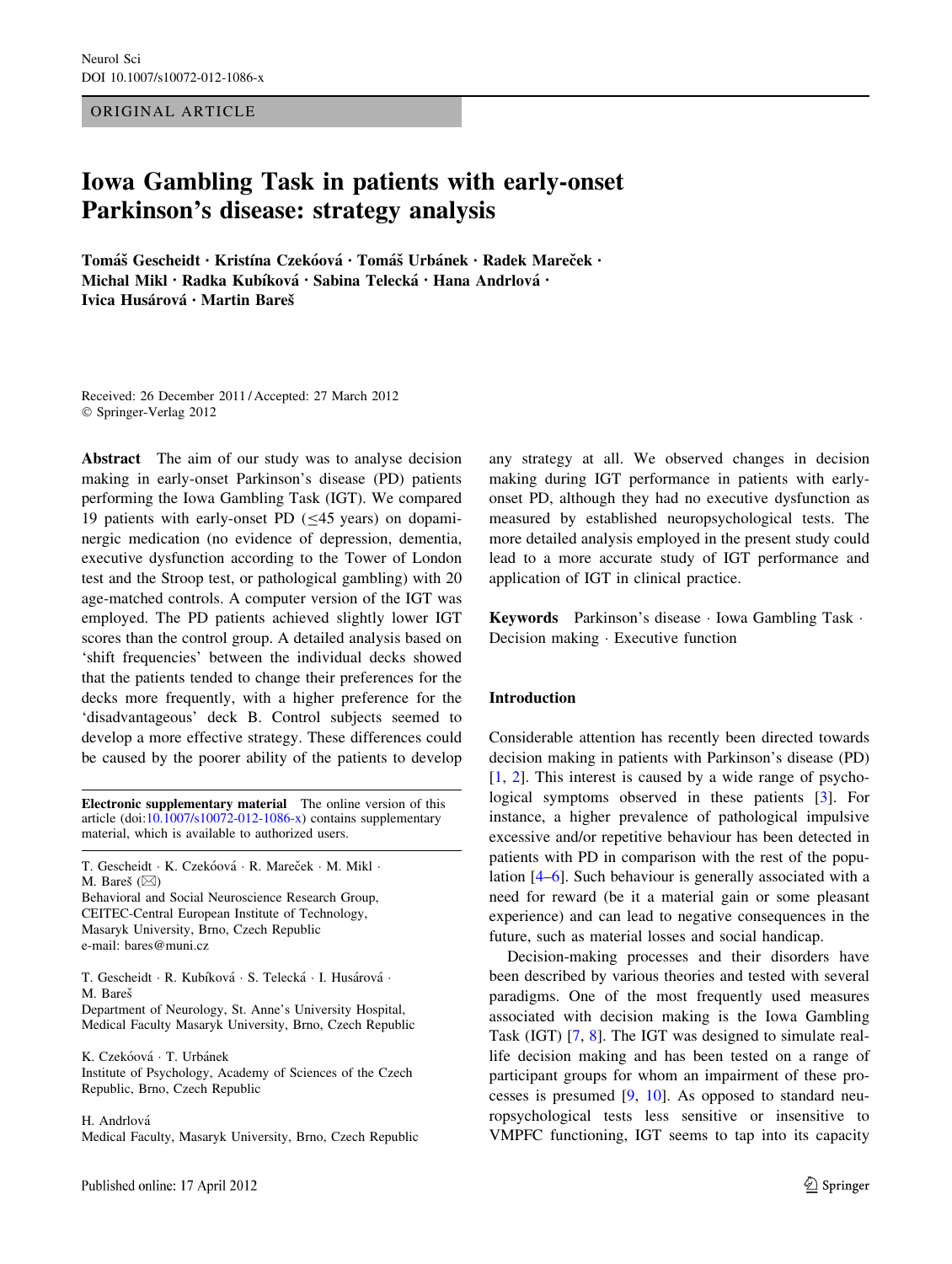<span id="page-1-0"></span>reliably, and this makes the task unique [\[11](#page-6-0)]. IGT is predominantly used in research; however, it is possible to employ it in clinical practice as well  $[12-14]$ .

Evaluation of IGT performance is a separate issue. The IGT score introduced in the first study is the traditional option [[7\]](#page-6-0). It has been demonstrated that the IGT score has limitations which has led to a search for alternative and more detailed ways of assessment [\[9](#page-6-0), [12](#page-6-0), [15](#page-6-0)]. In order to describe other aspects of IGT performance than those offered by the IGT score, here we employed a detailed analysis based on shift frequencies between the decks in patients with early-onset PD on dopaminergic medication and to apply detailed analysis of IGT data. Although various studies with IGT have been conducted in a sample of patients with PD [\[12](#page-6-0), [13\]](#page-6-0), to our knowledge the subgroup of early-onset PD patients has been overlooked.

#### Materials and methods

We examined 19 early-onset PD patients  $( $45$  years) on$ dopaminergic medication (14 males, 5 females; mean age  $50.3 \pm 8.7$  years) and 20 control subjects matched for age and sex (15 males, 5 females; mean age  $50.0 \pm 9.0$  years) and without symptoms of PD or other brain impairment; see Table 1. Patients were recruited from the Brno Movement Disorders Centre database. They were diagnosed according to the United Kingdom Parkinson's Disease Brain Bank Criteria [[16\]](#page-6-0).

The average duration of PD was  $11.3 \pm 6.4$  years. Patients were examined in ON-state (i.e. 2 h after last medication intake with absence of resting tremor and marked hypokinesia or rigidity). The average United Parkinson's Disease Rating Scale, part III (ON UPDRS III) score was 14.6  $\pm$  8.7 [\[17](#page-6-0)]. The average Hoehn and Yahr Scale [[18\]](#page-6-0) score was  $1.7 \pm 0.57$ . Of the 19 patients, 18 were using a combination of L-DOPA (L-dihydroxyphenylalanine) and a dopamine agonist; one patient used a combination of L-DOPA and a catechol-O-methyltransferase inhibitor. The L-DOPA daily equivalent [\[19](#page-6-0)] was 1259 mg, SD 690.6.

Subjects with impaired executive function, severe depression, or a history of pathological gambling were excluded. Executive function was measured with the Tower of London test [\[20](#page-6-0)] (total correct standard score  $96.5 \pm 9.1$ ; no patient had a total correct standard score lower than 80, the cut-off score for borderline executive function impairment), and the Stroop test [[21](#page-6-0)] (Stroop interference T score 54.2  $\pm$  7.2; only one patient was in the substandard range; none of the patients were in the impaired range). Participants with a score on the mini–mental state examination (MMSE) lower than 27 were excluded. None of the subjects had severe depression according to the Montgomery–Asberg Depression Rating Scale (MADRS) [[22\]](#page-6-0). To assess gambling behaviour, the South Oaks Gambling Screen questionnaire was used, the cut-off score for exclusion was 1 (all included participants had a score of 0)  $[23]$  $[23]$ . In addition, none of the participants exhibited pathological gambling according to the modified Minnesota Impulse Disorders Interview [\[24](#page-6-0)]. Participants who did not perform the IGT correctly were also excluded (i.e. did not complete the task or had more than 10 % of choices outside the 3.5 s time limit).

Informed written consent was obtained from all participants; the study was approved by the Institutional Review Board of St. Anne's Hospital in Brno.

The analysis of the data was carried out with SPSS 15.0 and Statistica 8.0. The Kolmogorov–Smirnov Z test (K–S  $Z$  test) and Mann–Whitney  $U$  test (M–W  $U$  test) were employed for comparison of the groups ( $\alpha = 0.05$ ). Spearman's correlation was used to associate the anamnestic patient data with IGT performance.

## Results

We found a significant difference of total IGT score between the two groups  $(m = -6.0 \pm 25.3 \text{ in the PD})$ 

| <b>Table I</b> Demographic and<br>clinical data |                                       | PD group              | Control group      |
|-------------------------------------------------|---------------------------------------|-----------------------|--------------------|
|                                                 | Amount of participants                | 19                    | 20                 |
|                                                 | Age (years)                           | 50.32 (SD 8.74)       | 49.95 (SD 9.03)    |
|                                                 | Sex (male/female)                     | 15/5                  | 14/5               |
|                                                 | Working with computer (h/day)         | $1.4$ (SD $2.79$ )    | $3.5$ (SD $3.72$ ) |
|                                                 | Education (university/A levels/other) | 2/6/11                | 5/2/13             |
|                                                 | Total score                           | $-403.95$ (SD 655.76) | 33.75 (SD 905.40)  |
|                                                 | IGT score                             | $-6.00$ (SD 25.26)    | 10.30 (SD 29.42)   |
|                                                 | MMSE                                  | 29.37 (SD 0.96)       | 29.70 (SD 0.47)    |
|                                                 | Duration of PD (years)                | $11.32$ (SD 6.42)     | —                  |
|                                                 | <b>UPDRS III</b>                      | 14.58 (SD 8.71)       | -                  |
|                                                 | Hoehn and Yahr Scale score            | $1.68$ (SD $0.58$ )   | -                  |
|                                                 |                                       |                       |                    |

Table 1 Demographic and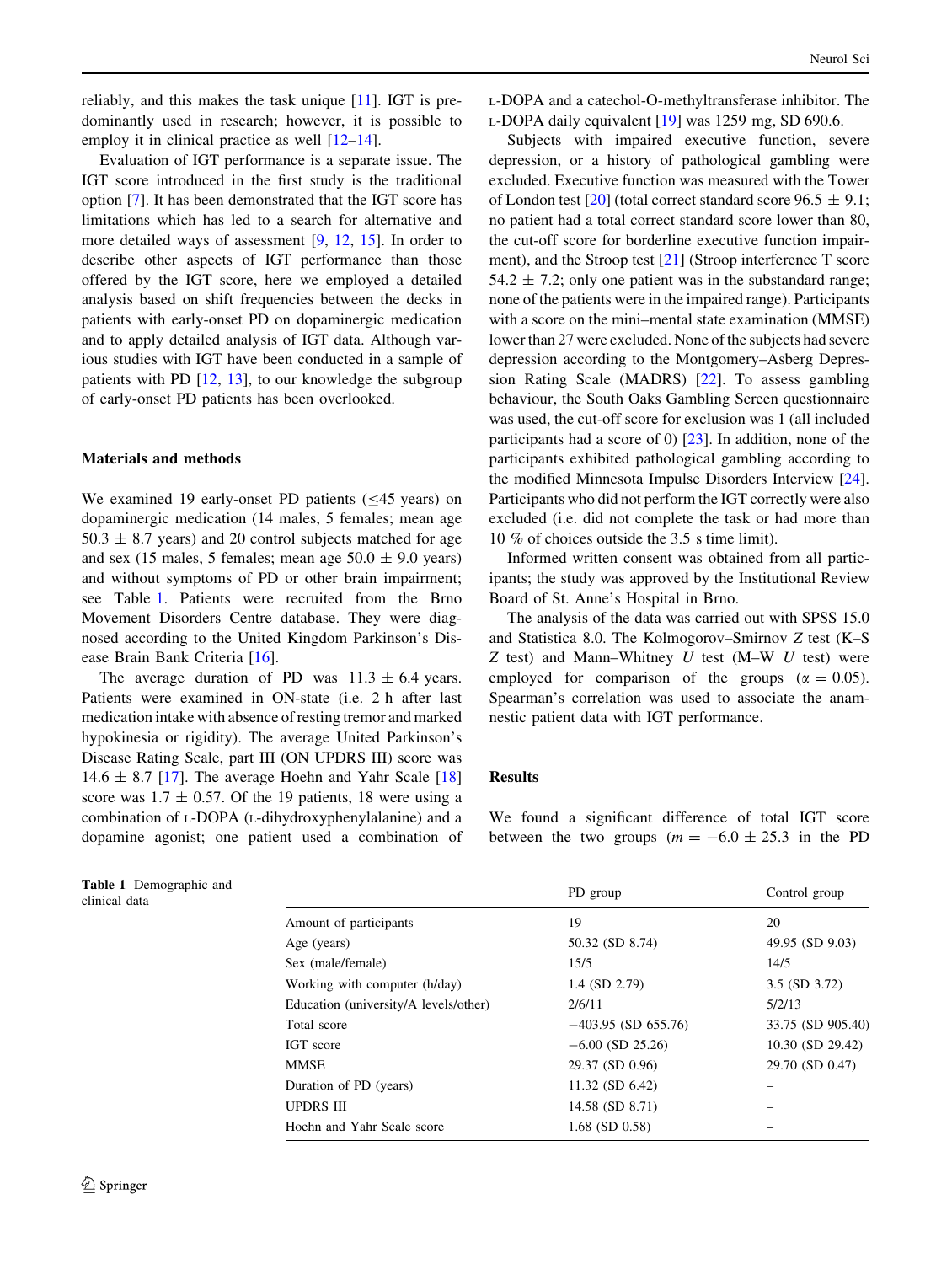<span id="page-2-0"></span>group;  $m = 10.3 \pm 29.4$  in the control group) when using the Mann–Whitney U test  $(U = 119, p = 0.048)$ . However, the Kolmogorov–Smirnov Z test recommended for small groups indicated a lack of statistical significance  $(Z = 1.216, p = 0.061)$  (Fig. 1).

We also analysed IGT scores during the task perfor-mance [\[25](#page-6-0), [26](#page-6-0)]. At the beginning of the task, the choices tend to be random as the participants try to find the strategy [\[27–29](#page-6-0)]. However, in the second fifth of the task, the control group selected significantly more cards from 'advantageous' decks C and D ( $m = -2.4 \pm 4.6$  in PDgroup;  $m = 1.3 \pm 8.2$  in control group); (M–W U test:  $U = 114$ ,  $p = 0.033$ ; K-S Z test:  $Z = 1.208$ ,  $p = 0.047$ ).

The average total score was somewhat lower in the patient group than in the control group, but the difference was found to be non-significant by both the M–W and K–S tests  $(m = -404.0 \pm 655.8$  CZK in PD group;  $m = 28.8 \pm 908.1$  CZK in control group); see Figs. 2, 3.

#### Analysis of the shifts

A comparison of the two groups showed 15 statistically significant differences (K–S exact test uncorrected for multiple comparisons); five of them remained significant after Tukey adjustment [\[30](#page-6-0)]; see Table [2.](#page-3-0) Our group of patients tended to shift their selections from disadvantageous to advantageous decks more often than the control group. This pattern was also noticeable after a monetary penalty. Nevertheless, the patients changed their preferences more frequently in the opposite direction (from advantageous to disadvantageous decks) as well. In contrast, the participants from the control group repeatedly selected cards from deck D (even after a monetary penalty). These results suggest different work styles or strategies. Whereas the selections of the control group were significantly more frequent for advantageous decks even though they had received a monetary penalty in the previous trial, the patients shifted their preferences for other decks, regardless of their characteristics.





Fig. 2 IGT scores during the Iowa Gambling Task performance



Fig. 3 The average sum of selections from individual decks during the performance of the Iowa Gambling Task. a PD group—average, b Control group—average

Furthermore, we analysed the data in terms of penalty frequency (seven significant differences were found). Both Fig. 1 A schematic diagram of the Iowa Gambling Task [[8](#page-6-0)] modified groups preferred to select cards from the decks with lower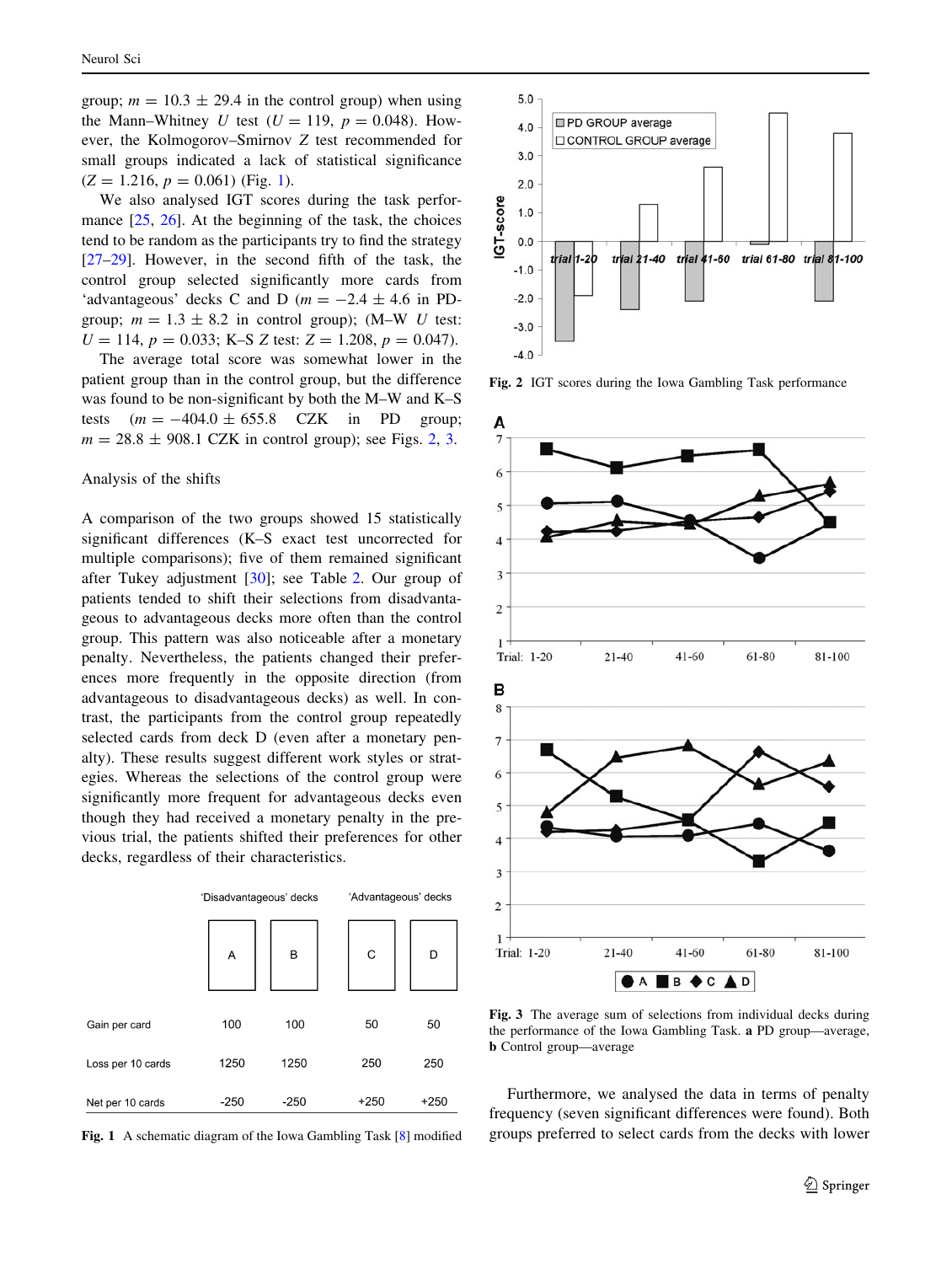<span id="page-3-0"></span>penalty frequency (regardless of the amount). The patient group selected decks with higher winning values (deck B), while the control group appeared to opt for the advantageous deck with a lower penalty frequency (deck D). These findings might support suggestions about the importance of the experience of loss in decision making [\[28](#page-6-0)].

Results from many studies have revealed a preference for deck B ('prominent deck B' phenomenon); thus we also analysed the data from this point of view. At first sight, deck B appears to be the best choice because it offers larger gains and infrequent penalties [\[27](#page-6-0)]. Our results proved a stronger preference for deck B in the patient group; see Fig. [3](#page-2-0); Table 2.

Subjective evaluation of the advantageousness/disadvantageousness of the decks revealed that the answers of the control group were more realistic in the view of longterm outcome (Mann–Whitney  $U$  test, significant difference:  $U = 110$ ,  $p = 0.023$ ; Kolmogorov–Smirnov Z test, insignificant). Significant differences between patients and controls with respect to subjective evaluation of advantageousness and disadvantageousness of individual decks are worth mentioning. In comparison with controls, patients labelled deck A as advantageous ( $p<0.05$ ) and decks C and D as disadvantageous ( $p \lt 0.05$ ) more frequently. None of the control subjects considered deck D as a disadvantageous.

No significant correlation between IGT score and UP-DRS-part III, severity of PD (Hoehn and Year stage), duration of PD, or L-DOPA equivalent was found. No correlation was found between IGT score and performance in established tests of executive function (e.g. Tower of London total correct standard score or Stroop interference T score).

## Discussion

The most commonly used indicator of IGT performance— IGT score—has limitations. For instance, if a subject does

Table 2 Analysis of all variables that differed significantly: (Kolmogorov–Smirnov Z test; 5 % level of significance)

| Variable                               | MdnP           | sP   | mP      | MdnC             | sC               | mP           | $\boldsymbol{p}$     |
|----------------------------------------|----------------|------|---------|------------------|------------------|--------------|----------------------|
| $IGT_{21-40}$                          | $-2$           | 4.65 | $-2.42$ | $\mathbf 2$      | 8.21             | 1.30         | 0.047                |
| Shifts between decks generally         |                |      |         |                  |                  |              |                      |
| sAC                                    | $\overline{4}$ | 1.65 | 4.21    | 2.5              | 3.55             | 3.50         | 0.033                |
| sBC                                    | 6              | 2.66 | 6.21    | $\overline{4}$   | 4.06             | 5.05         | 0.044                |
| sDD                                    | 5              | 4.64 | 5.74    | 15               | 12.01            | 15.15        | $0.001^\mathrm{T}$   |
| Shifts after receiving penalty         |                |      |         |                  |                  |              |                      |
| spAC                                   | 3              | 1.39 | 2.84    | $\mathbf{1}$     | 2.28             | 1.95         | $0.001$ <sup>T</sup> |
| spDD                                   | $\theta$       | 0.60 | 0.37    | $\boldsymbol{2}$ | 1.55             | 1.75         | $0.002$ <sup>T</sup> |
| Shifts-advantageous/disadvantageous    |                |      |         |                  |                  |              |                      |
| s_DaAd                                 | 20             | 5.79 | 19.84   | 16               | 9.76             | 16.15        | 0.015                |
| s AdDa                                 | 19             | 5.85 | 19.74   | 16               | 9.93             | 15.85        | 0.014                |
| sp_DaAd                                | 6              | 2.86 | 5.95    | 3                | 3.36             | 4.15         | 0.008                |
| Sum of selections from deck            |                |      |         |                  |                  |              |                      |
| deck B                                 | 30             | 8.39 | 30.00   | 21               | 10.20            | 24.05        | 0.024                |
| Shifts—high/low frequency of penalties |                |      |         |                  |                  |              |                      |
| s_HfpHfp                               | 19             | 6.25 | 19.37   | 27               | 10.44            | 25.10        | 0.047                |
| s_LfpHfp                               | 26             | 6.26 | 25.84   | 18               | 8.06             | 20.05        | 0.016                |
| s_HfpLfp                               | 26             | 6.32 | 25.84   | 17.5             | 7.95             | 20.20        | $0.005^{\rm T}$      |
| s_LfpLfp                               | 28             | 9.75 | 27.95   | 35               | 10.13            | 33.65        | $0.002^\mathrm{T}$   |
| sp_HfpHfp                              | 9              | 3.54 | 9.21    | 14               | 5.76             | 12.80        | 0.021                |
| sp_LfpHfp                              | 3              | 1.68 | 3.16    | 1.5              | 1.61             | 1.80         | 0.048                |
| sp_HfpLfp                              | 14             | 3.65 | 13.21   | 9                | 4.49             | 9.65         | 0.040                |
| Evaluation of decks                    |                |      |         |                  |                  |              |                      |
| e_deck C_disadvant.                    |                | 0.48 | 0.32    |                  | 0.22             | 0.05         | 0.044                |
| e_deck D_disadvant.                    |                | 0.45 | 0.26    |                  | $\boldsymbol{0}$ | $\mathbf{0}$ | 0.020                |

P PD group, C C group, Mdn median, m mean, s standard deviation, p p value; exact test without correction; superscript T–significance after Tukey correction for multiple comparisons [\[30](#page-6-0)],  $IGT_{21-40}$  IGT score in second fifth of the task, between 21st and 40th trial, sAC shift from deck A to deck C, spAC shift from deck A to deck C after receiving penalty, s\_DaAd shift from disadvantageous deck to advantageous deck, sp\_DaAd shift from disadvantageous to advantageous after penalty, deck B sum of selections from deck B, s\_HfpLfp shift from the deck with high-frequency penalties to the deck with low-frequency penalties, e\_deckC\_disadvant. evaluation of deck C as disadvantageous

The bold values indicate statistical significance ( $p < 0.05$ )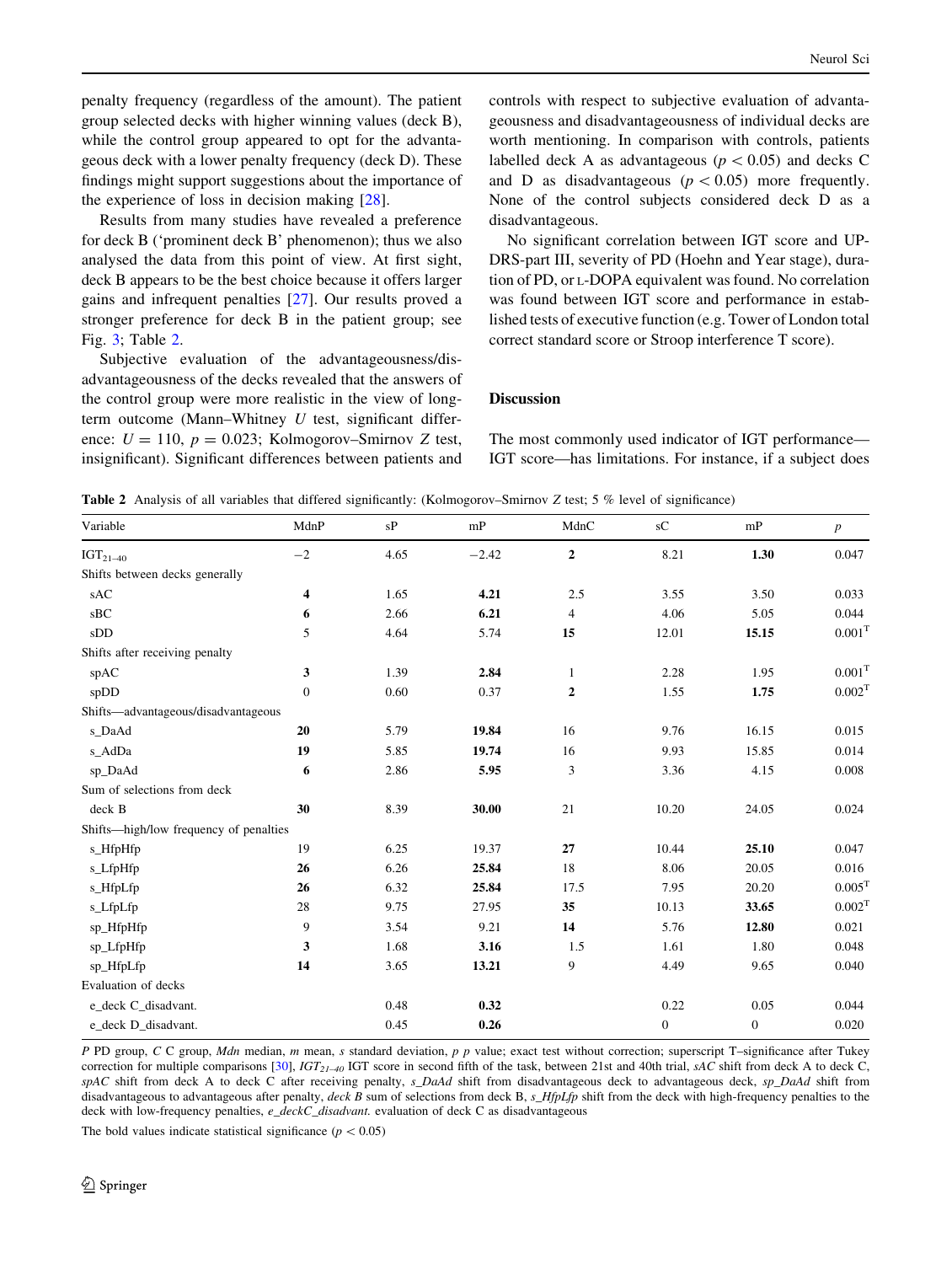not adopt any strategy and selects the decks randomly, IGT score should theoretically be close to zero. Performance evaluated on the basis of IGT score will be thus worse if a subject adopts a poor strategy in contrast to a situation where they do not adopt any strategy. IGT score does not express whether a player shifts between the decks A–B or C–D frequently, or if they clearly prefer one of them.

As a more detailed outcome, partial IGT score in blocks of 20 trials (i.e. individual fifths) is frequently reported [\[1](#page-5-0), [2,](#page-5-0) [12,](#page-6-0) [27,](#page-6-0) [28](#page-6-0)]. In the first fifth of the IGT the subject acquires information for developing a strategy. In our study, as well as in others, there were no significant differences between PD patients and controls in IGT score by the 20th trial [\[1](#page-5-0), [2](#page-5-0)]. Significant differences were found in the subsequent 20 trials (IGT<sub>21–40</sub>), where controls but not patients achieved positive IGT scores. Deck choices became increasingly limited by the end of the task, because all the cards from certain decks had been already selected (each deck contains 40 cards) [[22\]](#page-6-0). This led to a decrease of differences between the two groups as illustrated in Fig. [2](#page-2-0). The amount of the cards available for selection from each deck in many studies is not limited; however, constituting a methodological difference in terms of comparisons between results. Therefore, the IGT score has the most significant value between the 21st and 80th trial.

An indisputable and clear benefit of total IGT score is that it summarizes and expresses performance in IGT by means of a single number. This necessarily means simplification. We consider an assessment of IGT performance more complicated and therefore requiring a more elaborate analysis. Detailed information, which in our opinion expresses strategy, can be better acquired via proposed analysis and interpretation of shifts between the decks.

By employing such an analysis it was demonstrated here that control subjects selected deck D significantly more frequently than patients in two subsequent trials (sDD), even after they received a penalty in the first of these trials (spDD). This is evidence for a clear preference of deck D and a demonstration of successful strategy at the same time—the subject is confident about the advantageousness of deck D and selects from it constantly (even after a monetary penalty). Shifts A–C and B–C (sAC and sBC) are noticeably more frequent in patients; especially indicative is shift A–C as a reaction to previous penalty (spAC). We consider this to be brought about by a poorer ability to develop a strategy in patients; their decision making seemed to be repeatedly a mere reaction to instantaneous win or loss. Therefore, long-term strategical reflection is missing and selections from the decks seem to be frequently random. If a subject assesses rationally basic instruction provided before the task [[7\]](#page-6-0), they should logically conclude that total gain will depend on the total amount of the cards selected from individual decks.

Frequent shifting from deck to deck could be therefore interpreted as poor strategy. Frequent shifting of the decks in general is an indication of helplessness.

When evaluating shifts between advantageous and disadvantageous decks (sAdDa etc.) a tendency to shift from deck to deck in both directions can be observed in patients (e.g., sAdDa and sDaAd). Frequent shifting between selections from these two kinds of decks is further evidence of poor strategy.

If the decks are divided according to frequency of penalties (high in decks A and C and low in decks B and D), there is a trend towards shifting between these two kinds of decks in both directions in patients, after the received penalty as well as regardless of the penalty (sHfpLfp). In contrast, the control group showed a stronger tendency to continue selecting from a deck of the same kind, predominantly in decks with low frequency of penalties (sLfpLfp). Indeed, the difference between PD patients and healthy controls is most consistent and noticeable when analysing shifts between decks in terms of frequencies of penalties.

Subjective evaluation of individual decks after completing the game is other part of our study. Subjective evaluation was mainly associated with objective advantageousness and disadvantageousness of the decks. Although control subjects tended to select repeatedly from the decks with lower frequency of penalties (see above), they did not evaluate them as significantly more advantageous. This tendency was merely indicated and failed to reach significance. Furthermore, it is striking that no healthy control considered deck D disadvantageous in contrast to five patients who labelled it as such. One possible explanation is that low gains in decks C and D were not motivating enough for PD group in comparison with high instantaneous gains in decks A and B, thus the decks C and D appeared to be less profitable.

In our opinion, neither total nor partial IGT scores express all the details of strategy during the performance of IGT. The shifting scores brought the most interesting results. It seems to be a promising approach for future studies of IGT performance.

Poletti et al. [[12\]](#page-6-0) reviewed ten studies carried out on a sample of PD patients. While some of these studies report poorer IGT performance in patients [\[1](#page-5-0), [2](#page-5-0), [31](#page-6-0)], others found no significant differences in comparison with performance of healthy controls [\[32](#page-6-0), [33\]](#page-6-0). Research studies also differ with regard to mean total IGT score achieved by their patient groups—negative as well as positive values are reported.

The results of our study are not as robust as those in studies that found distinctions between patients and healthy controls in IGT performance [\[1](#page-5-0), [2](#page-5-0), [12,](#page-6-0) [34\]](#page-6-0). None of these studies, however, focused on the specific group of early-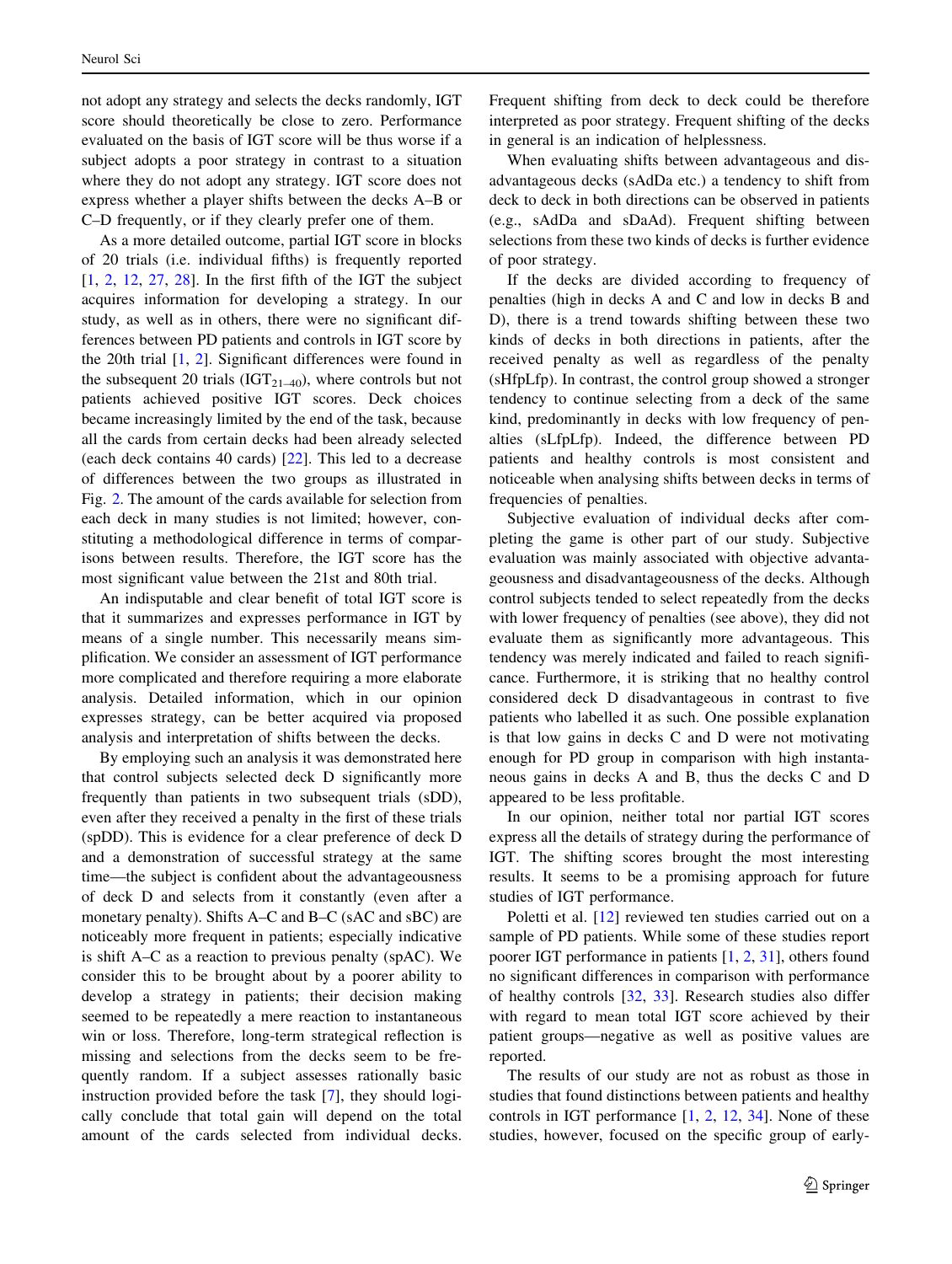<span id="page-5-0"></span>onset PD patients [\[12](#page-6-0)]. Moreover, the average duration of PD in our sample is slightly longer, but the average age of participants is considerably lower (by more than 10 and even as much as 20 years). Higher plasticity and more effective compensatory mechanisms are expected in younger patients and these aspects might have caused a lower contrast between both groups in our study. Ibarretxe-Bilbao et al. [\[14](#page-6-0)] found a difference in IGT score, when focusing on a subgroup of recently diagnosed PD patients  $(<5$  years from the first manifestation of PD), but their average age was higher.

The 3.5-s time constraint for the card selection in IGT should also be mentioned. The average reaction times in the two groups did not differ, as would be expected if the performance of PD patients was biased due to the time constraint. According to the manual for the computerized version of IGT, task performance is resistant to the length of delay between trials [[14\]](#page-6-0). However, it is possible that an explicit time scheme may have inhibited the participants; impulsivity might have been manifested more strongly if every participant had a chance to set their own pace. There was a slight difference between the two groups in the average time spent in front of the computer per day (PD patients about 1.4 h/day, controls about 3.5 h/day), yet no correlation with IGT score was found. Even though there were small distinctions in education level within the sample (see Table [1\)](#page-1-0), we do not consider them because the duration of education did not differ significantly). Moreover, worse IGT performance has been reported recently in well-educated participants [\[35\]](#page-6-0).

Another factor that might potentially influence IGT performance is depression. We found no correlation between MADRS score and IGT score in the PD group or in the control group.

We found no correlation between IGT performance (as measured by the IGT score) and executive function test performance (Tower of London test, Stroop test). Generally, only a small proportion of IGT studies on different populations found a statistically significant relationship between IGT performance and cognitive abilities. The majority of existing papers reported a nonsignificant relationship between the two, indicating that the considerable variability in IGT performance is not captured by current measures of executive functioning [[10,](#page-6-0) [36](#page-6-0)]. Intact functioning of VMPFC seems to be important for successful IGT performance and the aforementioned neuropsychological tests are generally insensitive to this area; standard tests of executive functions examine different areas, mainly the dorsolateral prefrontal cortex  $[1, 10, 12, 37, 38]$  $[1, 10, 12, 37, 38]$  $[1, 10, 12, 37, 38]$  $[1, 10, 12, 37, 38]$  $[1, 10, 12, 37, 38]$  $[1, 10, 12, 37, 38]$  $[1, 10, 12, 37, 38]$  $[1, 10, 12, 37, 38]$ . An issue of valid assessment of the VMPFC function is at present of interest for many neuropsychologists because there is no single standardized test of dysfunction of this region [\[11](#page-6-0)]. The detailed analysis of IGT performance employed in this study could be applied successfully in the clinical setting, providing clinicians with an early indication of possible decline in cognitive abilities and thus offering an opportunity for intervention before the cognitive or behavioural problems manifest fully.

## Conclusion

Our results suggest certain differences in decision making between a group of patients with early-onset PD and a control group even though no deficit in executive function was detected. PD group did not perform IGT significantly more poorly than the control group in terms of IGT score or total winning; however, they showed a stronger tendency to switch between the decks in general. PD group struggled to find any strategy at all. Our results demonstrate the usefulness of a more detailed analysis of IGT performance. The most frequently used indicators of success, such as IGT scores, have certain limitations. More subtle distinctions between the strategies of the two groups were detected by means of an alternative analysis. We suggest that this approach to IGT data could be a promising method for the future study of IGT performance, as well as in clinical practice [[12\]](#page-6-0).

Acknowledgments This work was supported by the project "CEI-TEC-Central European Institute of Technology'' (CZ.1.05/1.1.00/ 02.0068) from European Regional Development Fund and Research program of Czech Ministry of Education MSM 0021622404 (M.B., I.H., T.G., S.T., R.K., R.M., M.M.). The participation of T.U. and K.C. was supported by a Research project of the Czech Science Foundation, no. P407/12/2432.

Ethical standards The study has been approved by appropriate ethics committee and has therefore been performed in accordance with ethical standards laid down in the 1964 declaration of Helsinki.

## References

- 1. Pagonabarraga J, García-Sánchez C, Llebaria G et al (2007) Controlled study of decision-making and cognitive impairment in Parkinson's disease. Mov Disord 22(10):1430–1435
- 2. Kobayakawa M, Koyama S, Mimura M et al (2008) Decision making in Parkinson's disease: analysis of behavioral and psychological patterns in the Iowa Gambling Task. Mov Disord 23(4):547–552
- 3. Siri C, Cilia R, De Gaspari D et al (2010) Psychiatric symptoms in Parkinson's disease assessed with the SCL-90R self reported questionnaire. Neurol Sci 31(1):35–40
- 4. Antonini A, Siri C, Santangelo G et al (2011) Impulsivity and compulsivity in drug-naïve patients with Parkinson's disease. Mov Disord 26(3):464–468
- 5. Gescheidt T, Bareš M (2011) Impulse control disorders in patients with Parkinson's disease. Acta Neurol Belg 111:3–9
- 6. Voon V, Hassan K, Zurowski M et al (2006) Prospective prevalence of pathological gambling and medication association in Parkinson's disease. Neurology 66(11):1750–1752